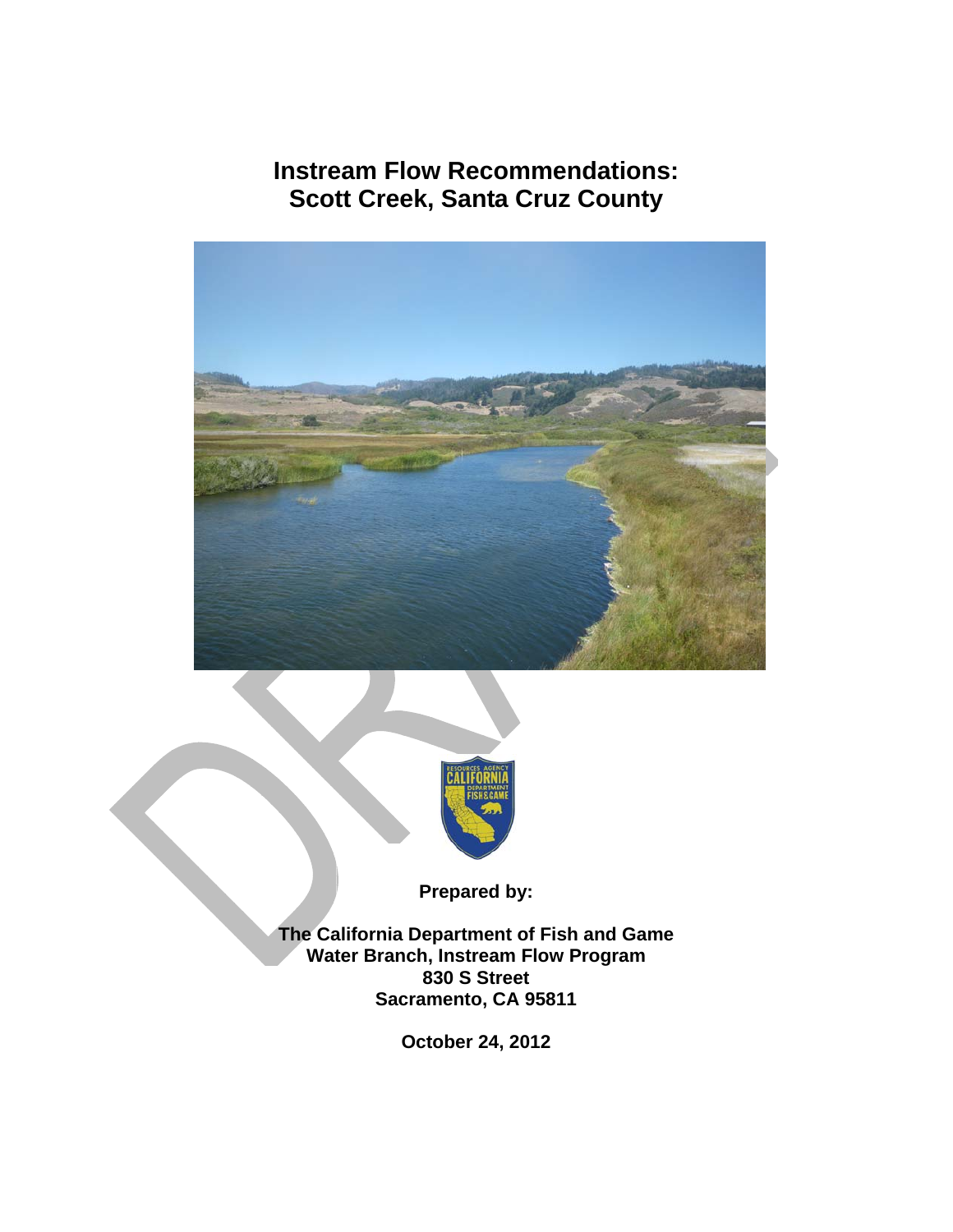# TABLE OF CONTENTS

| <b>Figures</b> |  |
|----------------|--|
|                |  |
|                |  |

Cover photo: Scott Creek lagoon.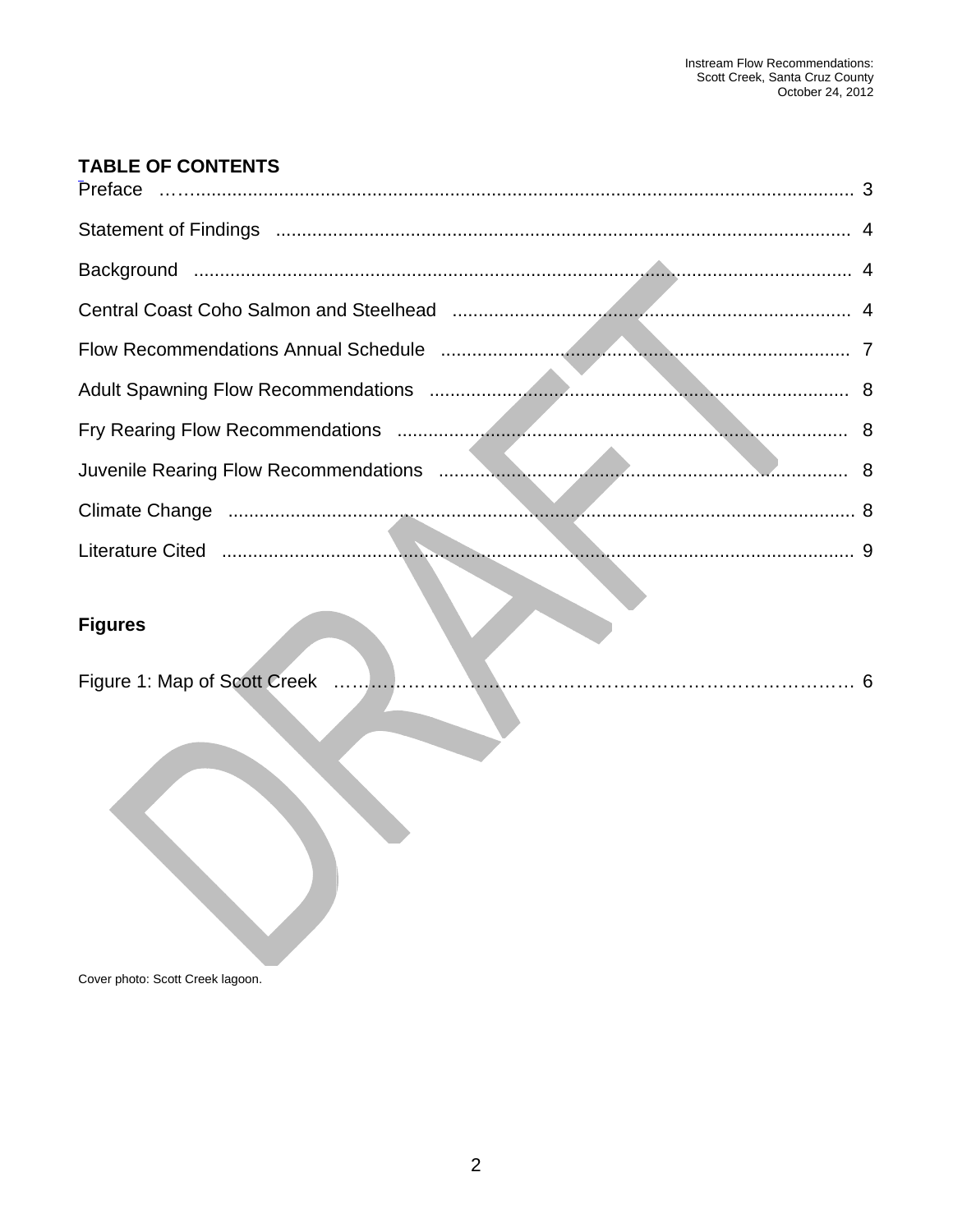#### **Instream Flow Recommendations: Scott Creek, Santa Cruz County**

#### <span id="page-2-0"></span>**Preface**

The Department of Fish and Game (Department) has interest in assuring that water flows within streams are maintained at levels which are adequate for long-term protection, maintenance and proper stewardship of fish and wildlife resources. The Department has developed recommended stream flows for Scott Creek, Santa Cruz County for transmittal to the State Water Resources Control Board (Water Board) and consideration as set forth in 1257.5 of the Water Code. Submission of these flow recommendations to the Water Board complies with Public Resources Code section 10002.

The Department is recommending instream flows for Scott Creek from stream mile 0.3 on California Polytechnic University – San Luis Obispo's (Cal Poly) property (Swanton Pacific Ranch) upstream to stream mile 0.9, about 0.6 stream miles. The recommendations are presented in form of an annual schedule, with each containing a reference to the target species and life stage.

The Department files the enclosed set of instream flow recommendations for Scott Creek that we believe to be comprehensive and substantially complete. The recommendations were based upon information gathered by the Department's Stream Flow and Habitat Evaluation Program (Snider et al., 1995) and are considered to be best available information for determining instream flows in Scott Creek. The Department has established an administrative file in the Water Branch that contains the cited references. We will make these files available upon request.

The Department may revise the attached recommended instream flows for Scott Creek at a later date based upon new information.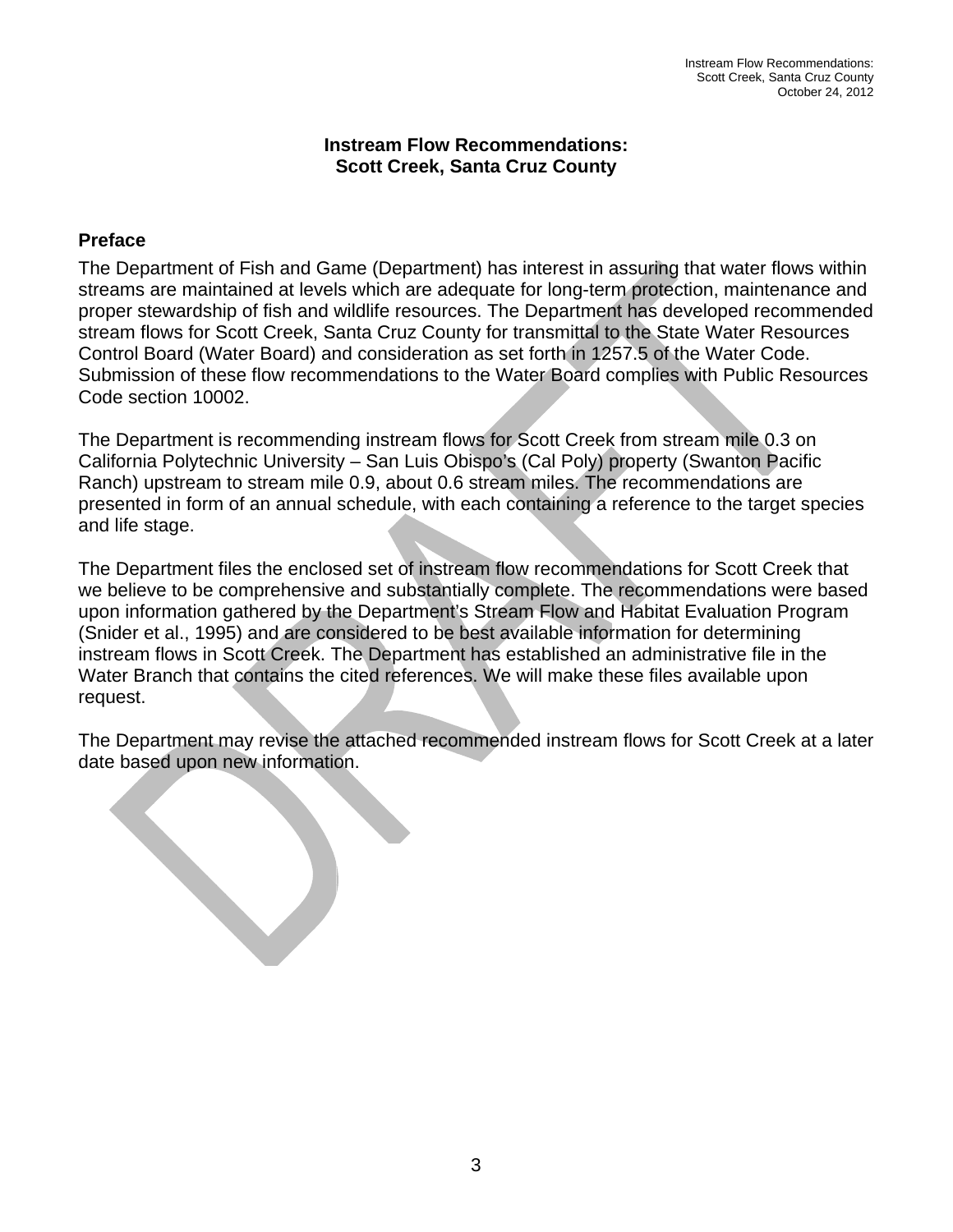### <span id="page-3-0"></span>**Statement of Findings**

Scott Creek is a significant watercourse for which minimum instream flow levels need to be established in order to assure the continued viability of stream-related fish and wildlife resources. Scott Creek was selected for development of flow recommendations because it is a significant watercourse with high resource value, and it is critically important for viability of central California coast steelhead, and coho salmon populations. Scott Creek is also considered to be the southern most drainage where there exists a self-sustaining population of coho salmon.

# **Background**

The flow recommendations for Scott Creek apply from stream mile 0.3 on California Polytechnic University – San Luis Obispo's (Cal Poly) property (Swanton Pacific Ranch) upstream to stream mile 0.9, about 0.6 stream miles. This reach of the creek provides critical habitat for steelhead and coho salmon fry and juvenile rearing, as well as spawning (Figure 1). Outlined below is the background information on the steelhead and coho salmon population status in Scott Creek and associated life history requirements. Following this brief description are the flow recommendations, followed by an overview of the uncertainty associated with climate change impacts and the Department's commitment to minimizing such impacts to the State's natural resources.

# **Central Coast Coho Salmon and Steelhead**

California central coast coho salmon (*Oncorhynchus kisutch)* was State-listed as endangered in 2005. It was federally listed as threatened in 1996 (NMFS, 1996), uplisted to endangered in 2005 (NMFS, 2005), and after a five-year review by National Marine Fisheries Service (NMFS) listed as endangered in 2011 (NMFS, 2011a). California central coast steelhead (*Oncorhynchus mykiss)* was federally listed as threatened in 1997 (NMFS, 1997), and reaffirmed as threatened in 2006 (NMFS, 2006). NMFS later issued the results of a five-year review and concluded that California central coast steelhead distinct population segment should remain listed as threatened (NMFS, 2011b). Scott Creek, located in Santa Cruz County and the central coast region of California, is designated critical habitat for both California central coast steelhead and coho salmon populations (NMFS, 2012).

The Scott Creek Watershed is approximately 25 square miles, and contains three major tributaries: Little Creek, Big Creek, and Mill Creek. Scott Creek contains approximately 7.5 miles of mainstem anadromous habitat accessible to salmon and steelhead, in addition to limited access in the tributaries, as well as a coastal lagoon at its mouth near the Pacific Ocean. Coastal lagoons, such as the Scott Creek lagoon, are an important component of the life history of steelhead, especially for juvenile rearing (Bond, 2006). The Scott Creek lagoon has not contained suitable steelhead rearing habitat for many years over the past two decades due to several factors, including upstream water diversions (Hayes, et al., 2008).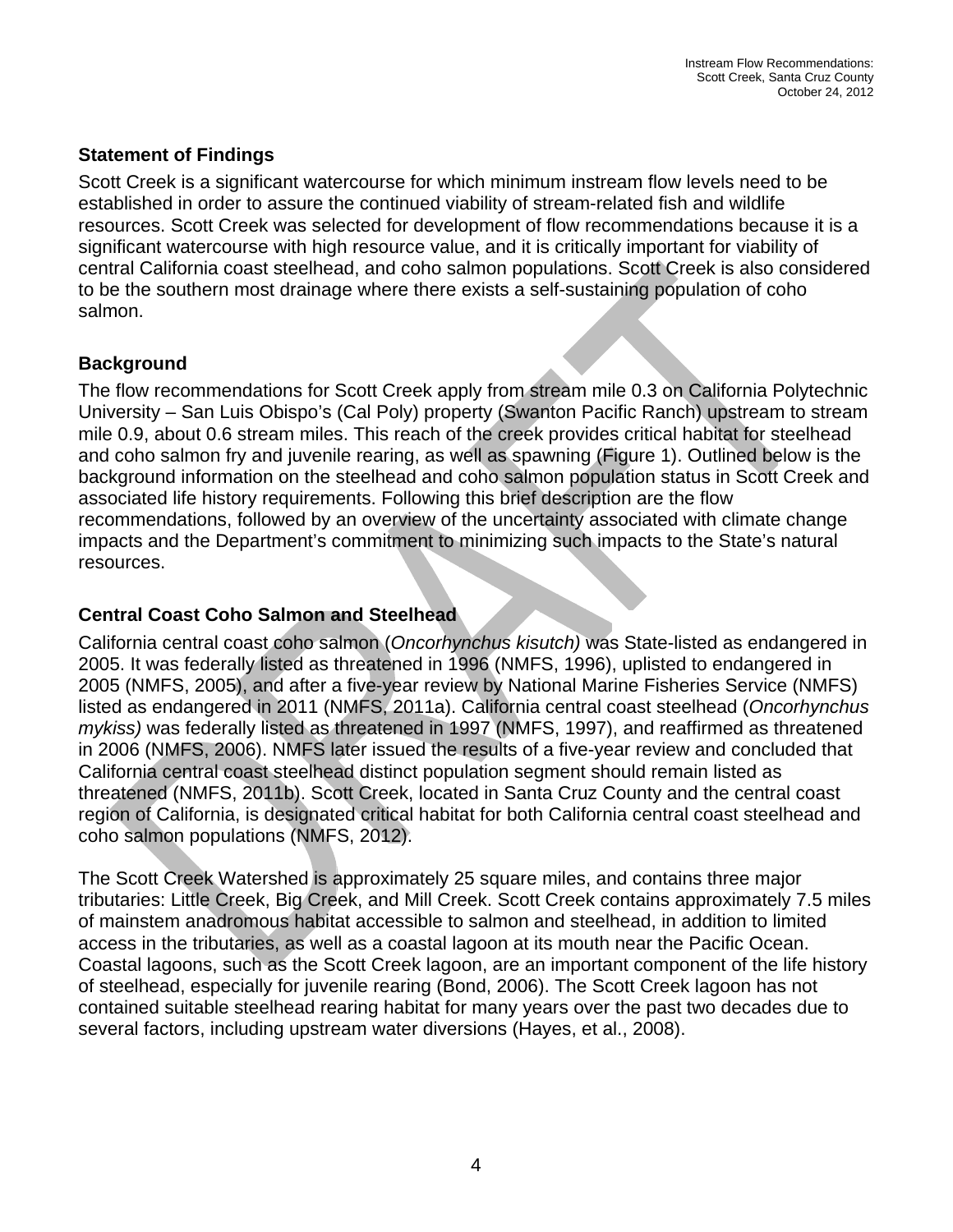The results of intensive investigations of the life history of coho salmon and steelhead in Waddell Creek, located 5 miles north of Scott Creek in Santa Cruz County are described by Shapovalov and Taft (1954) and outlined in Snider et al., (1995). Shapovalov and Taft (1954) also used information collected from the Scott Creek egg collecting facility to describe the life history characteristics of coho salmon and steelhead. Generally, coho salmon and steelhead spawn in the lower 6 miles of river from stream mile 1.5 to the area just below an impassable waterfall at stream mile 7.5, as well as in the lower portions of the tributaries. Coho salmon and steelhead rearing habitat extends from the spawning reaches downstream to the mouth of Scott Creek and into the lagoon (Figure 1).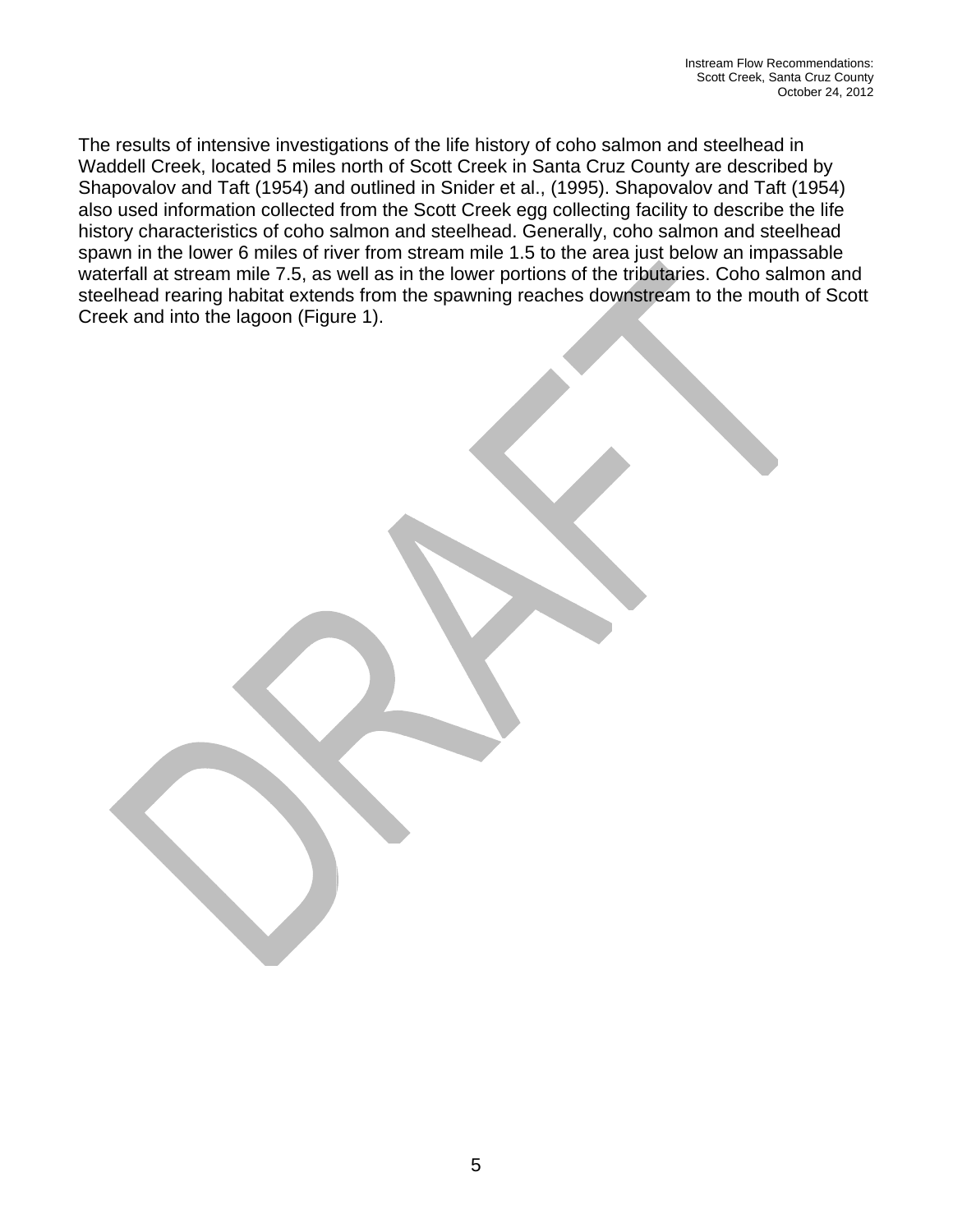<span id="page-5-0"></span>

Figure 1: Map of Scott Creek watershed.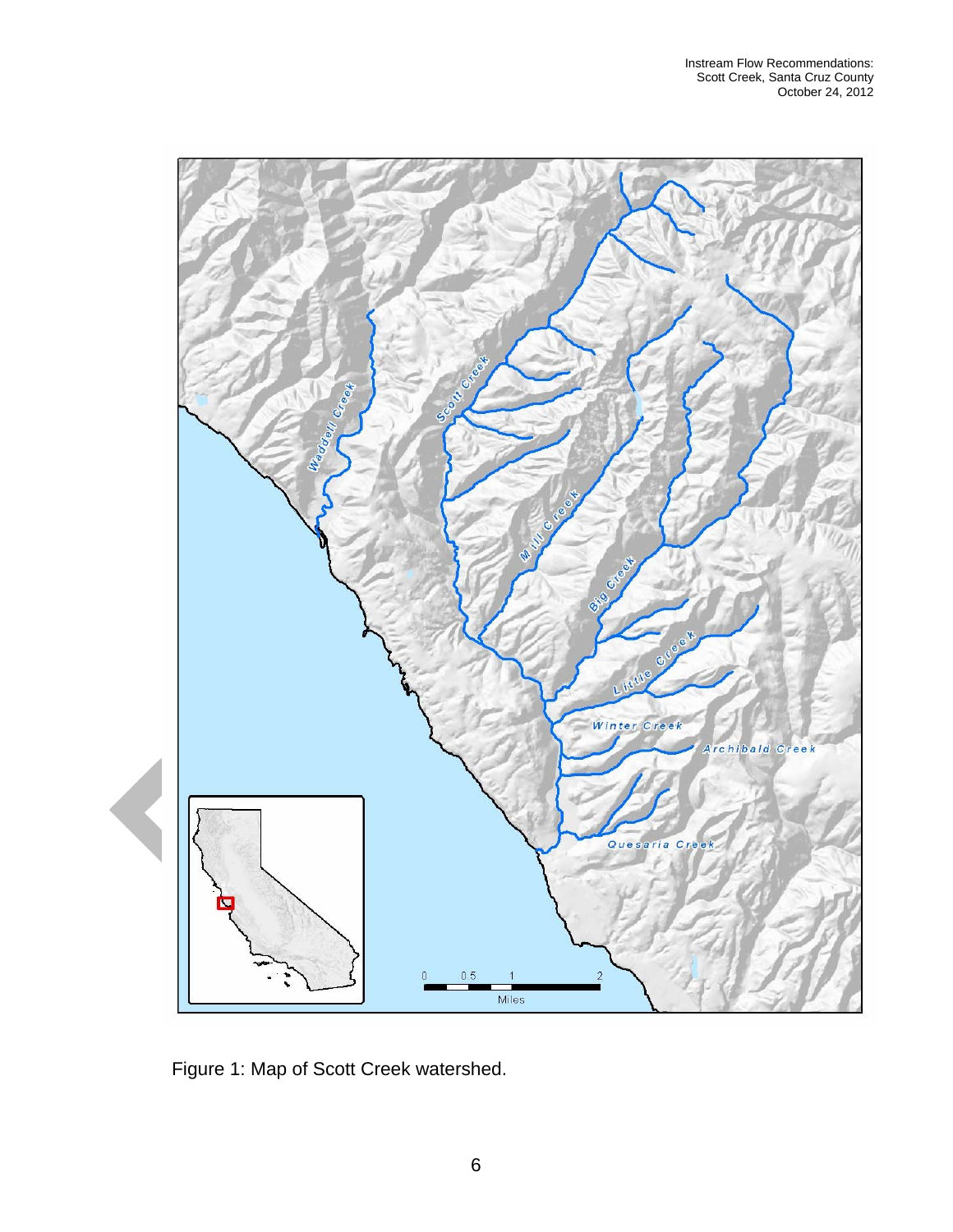#### <span id="page-6-0"></span>**Flow Recommendations Annual Schedule**

The Department's instream flow recommendations are intended to preserve the processes and functions of the river ecosystem. Each flow recommendation is presented below by month as part of an annual schedule (Table 1). These recommendations are based on an analysis of the percentage of available habitat (Weighted Useable Area = WUA) using a 1-dimensional physical habitat simulation (PHABSIM) model (Bovee, 1978; Bovee and Milhous, 1978; Milhous et al., 1981; Trihey and Wegner, 1981) for coho salmon and steelhead spawning, fry, and juvenile rearing. Recommended monthly flow conditions are based upon timing of life stage considered most critical during the month, PHABSIM model results, and flow availability.

Table 1. The Department's recommendations for minimum instantaneous flows by month and life stage for Scott Creek.

| <b>Month</b> | <b>Target Species/Life Stage</b> | <b>Recommended</b><br>Flow (cfs) |
|--------------|----------------------------------|----------------------------------|
| January      | Coho adult spawning              | 40                               |
|              | Steelhead adult spawning         |                                  |
| February     | Coho adult spawning              | 40                               |
|              | Steelhead adult spawning         |                                  |
| March        | Coho adult spawning              | 40                               |
|              | Steelhead adult spawning         |                                  |
| <b>April</b> | Steelhead adult spawning         | 25                               |
| <b>May</b>   | Coho fry rearing                 | 10                               |
|              | Steelhead fry rearing            |                                  |
| June         | Coho juvenile rearing            | 6                                |
|              | Steelhead juvenile rearing       |                                  |
| July         | Coho juvenile rearing            | 6                                |
|              | Steelhead juvenile rearing       |                                  |
| August       | Coho juvenile rearing            | 6                                |
|              | Steelhead juvenile rearing       |                                  |
| September    | Coho juvenile rearing            | 6                                |
|              | Steelhead juvenile rearing       |                                  |
| October      | Coho juvenile rearing            | 6                                |
|              | Steelhead juvenile rearing       |                                  |
| November     | Coho juvenile rearing            | 8                                |
| December     | Coho adult spawning              | 12                               |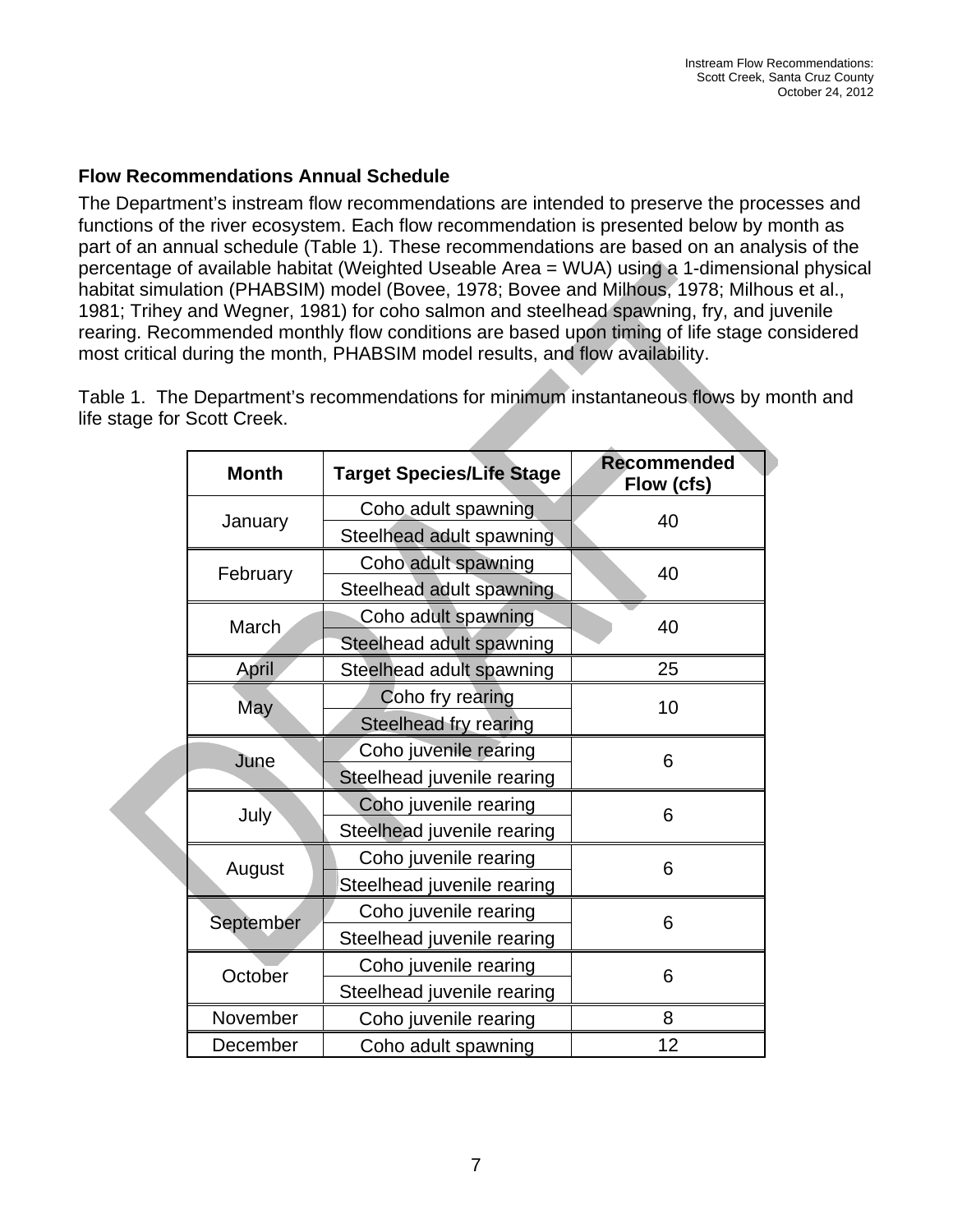### <span id="page-7-0"></span>**Adult Spawning Flow Recommendations**

Minimum flows of 12 cfs are recommended for December and 40 cfs from January through March before any diversion can occur. Flow recommendations are reduced to 25 cfs in April to attempt to optimize adult steelhead spawning habitat availability relative to expected, lower flow conditions.

### **Fry Rearing Flow Recommendations**

Spawning flow recommendations were used to define flows needed during most of the fry rearing period (through April). Fry flow recommendations were prioritized to define flow conditions required during May. We recommend minimum flows of 10 cfs in May before any diversion occurs in order to reasonably maximize rearing habitat for steelhead fry in Scott Creek relative to flow availability.

#### **Juvenile Rearing Flow Recommendations**

Flow minimums previously recommended for other life stages will meet the needs of juvenile steelhead and coho salmon from January through April. Previous recommendations for minimum flows in November, December, and May will provide marginally adequate habitat for juvenile life stages. Since flows greater than 5-6 cfs are needed, but can rarely be achieved from June though October with unimpaired flow conditions, our recommendation is for no diversions to occur unless flow exceeds 6 cfs. Therefore, during these low flow periods, all flow needs to be allocated to the maintenance of juvenile steelhead and coho salmon habitat.

In any month where unimpaired natural flows do not meet the minimum instantaneous flow requirements, run-of-the-river, unimpeded natural flows should be maintained.

# **Climate Change**

The Department is committed to minimizing to the maximum extent practical the effects of climate change on the state's natural resources. Changes in temperature and precipitation could result in alteration to existing fresh water systems and an overall reduced availability of water for fish and wildlife species. In addition, these changes may impact groundwater recharge and depletion as well as impacting reservoir and hatchery brood stock project operations, fish passage, and water diversion projects. Given the uncertainty associated with climate change impacts, the Department reserves the right to modify the flow recommendations for Scott Creek as the science and understanding of climate change evolves.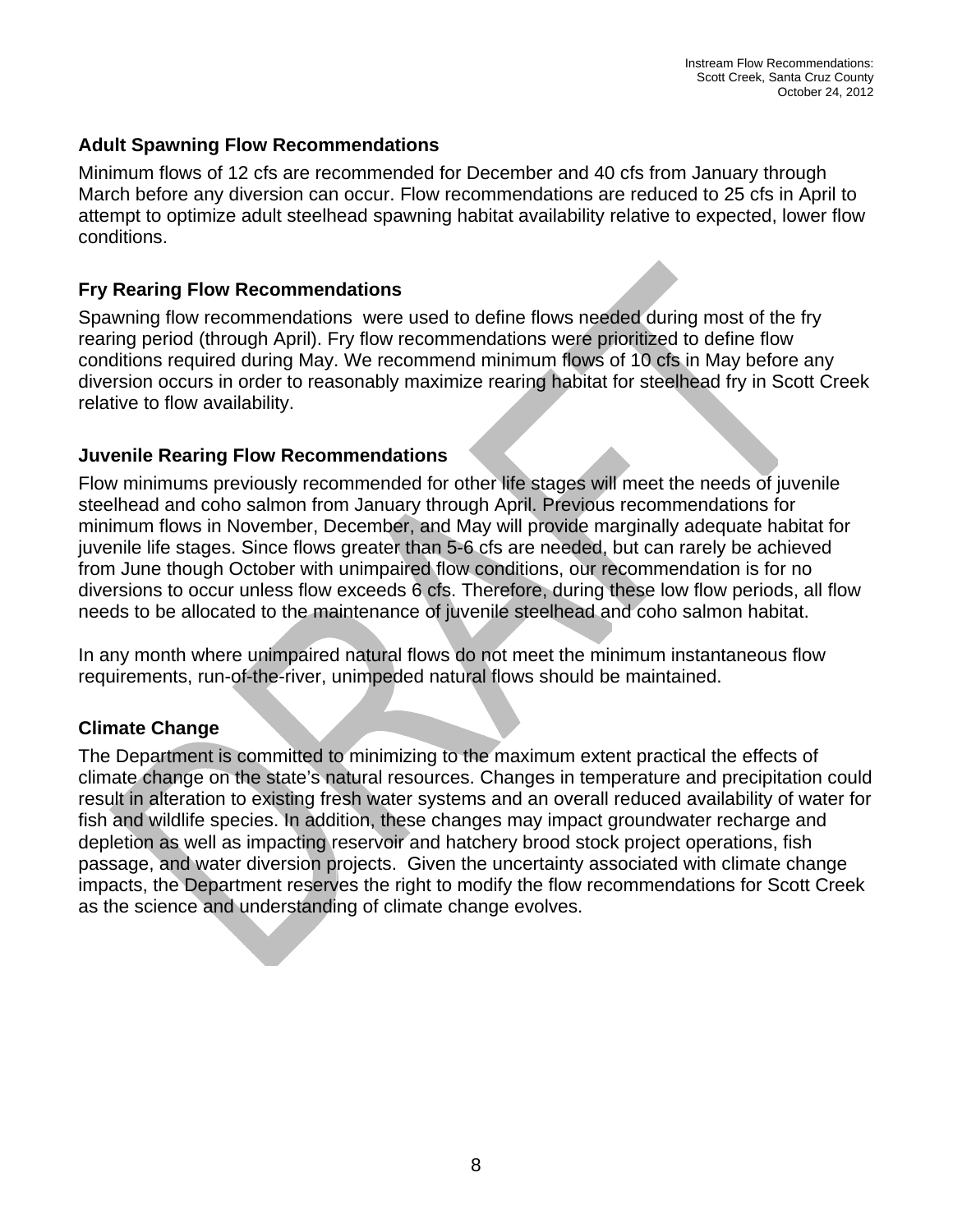#### <span id="page-8-0"></span>**Literature Cited**

- Bond, M.H. 2006. Importance of estuarine rearing to Central California steelhead (*Oncorhynchus mykiss*) growth and marine survival. M.A.Thesis. University of California, Santa Cruz.
- Bovee, K.D. 1978. Probability of use criteria for the family Salmonidae Instream Flow Information Paper No.4 FWS/OBS-78/07 Coop. Instream Flow Service Group, W. Energy Land Use Team, Office of Biol. Services, Rm. 206, Federal Bldg., 301 S. Howes St., Ft. Collins, CO 80521. 78 pp.
- Bovee, K.D. and R.T. Milhous. 1978. Hydraulic simulation in instream flow studies: Theory and techniques Instream Flow Information Paper No. 5 Coop. Instream Flow Service Group, Ft. Collins, CO. FWS/OBS-78/33. 131 pp.
- Hayes, S.A., M.A. Bond., C.V. Hanson, E.V. Freud, J.J. Smith, E.C. Anderson, A.J. Ammann, and RB. MacFarlane. 2008. Steelhead Growth in a Small Central California Watershed: Upstream and Estuarine Rearing Patterns. *Transactions of American Fisheries Society* 137:114-128.
- Milhous, R.T., D.S. Wegner, and T. Waddle. 1981. User's Guide to the Physical Habitat Simulation System. Instream Flow Information Paper No. 11 Coop. Instream Flow Service Group, Ft. Collins, CO. FWS/OBS-81/43. 256 pp.
- NMFS, (National Marine Fisheries Service). 1996. Endangered and Threatened Species; Threatened Status for Central California Coast Coho Salmon Evolutionarily Significant Unit (ESU). Federal Register 61 (212) 56138-56149.
- NMFS, (National Marine Fisheries Service). 1997. Endangered and Threatened Species: Listing of Several Evolutionary Significant Units (ESUs) of West Coast Steelhead. Federal Register 62 (159) 43937-43954.
- NMFS, (National Marine Fisheries Service). 2005. Endangered and Threatened Species: Final Listing Determinations for 16 ESUs of West Coast Salmon, and Final 4(d) Protective Regulations for Threatened Salmonid ESUs. Federal Register 70 (123) 37160-37204.
- NMFS, (National Marine Fisheries Service). 2006. Endangered and Threatened Species: Final Listing Determinations for 10 Distinct Population Segments of West Coast Steelhead; Final Rule. Federal Register 71 (3) 834-862.
- NMFS, (National Marine Fisheries Service). 2011a. Endangered and Threatened Species; 5-Year Reviews for 5 Evolutionarily Significant Units of Pacific Salmon and 1 Distinct Population Segment of Steelhead in California. Federal Register 76 (157) 50447-50448.